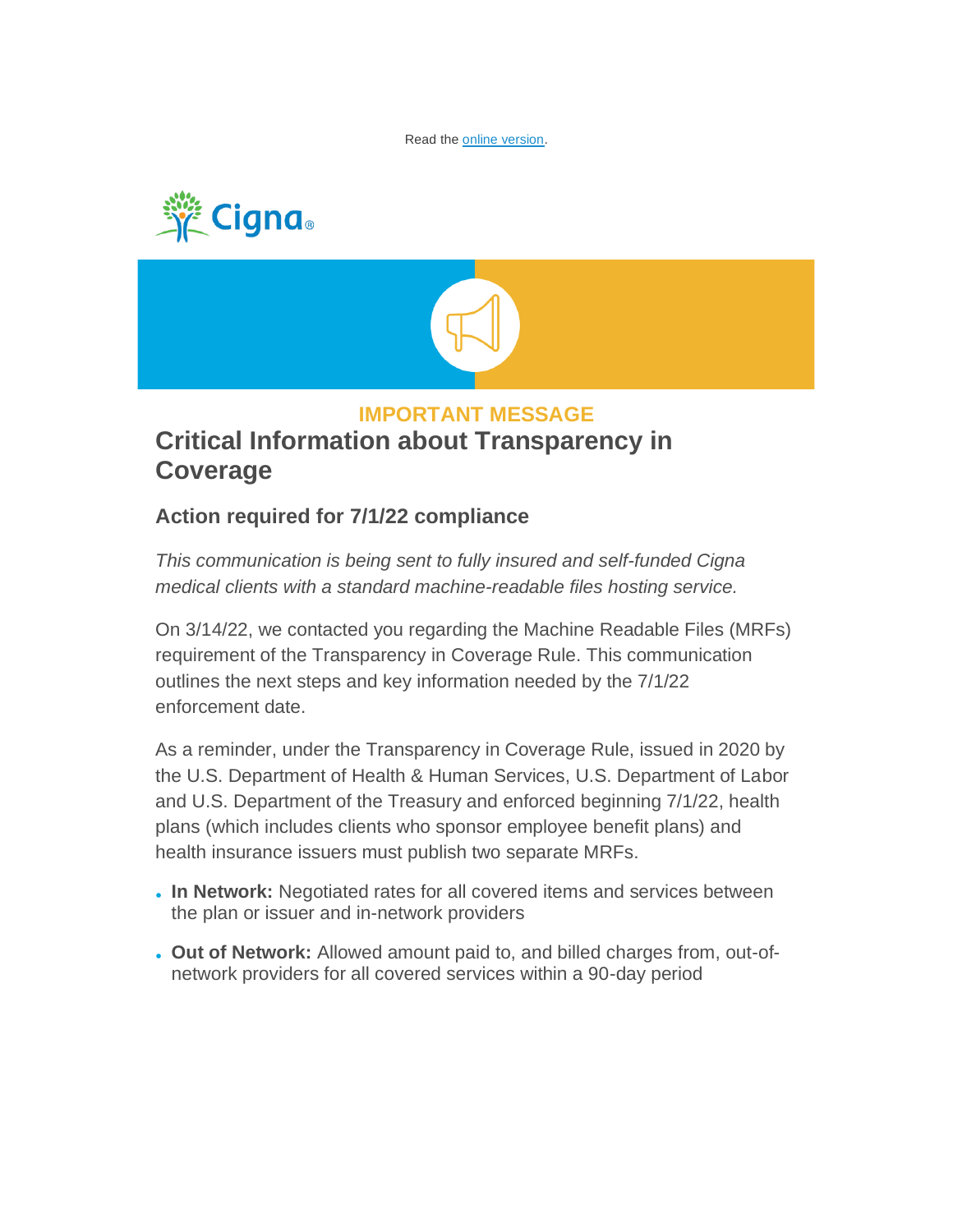

**What Cigna is doing**

- In preparation for the 7/1/22 enforcement date, Cigna is providing you with instructions to help you understand the actions you need to take to be compliant under the rule.
- The actual link and recommended verbiage to include with the link are below.



**What YOU need to do**

**To meet regulatory requirements, Cigna recommends you keep the following in mind:**

- On or before 7/1/22, copy the link below and post it to your public website. This is the link the general public can use to access the MRFs: [https://www.cigna.com/legal/compliance/machine-readable-files](http://app.connecting.cigna.com/e/er?s=1399&lid=18561&elqTrackId=8f2e195a8d57490aa5798a7111e3446e&elq=b0d10aa78381418697b4c0d6706a7df8&elqaid=23975&elqat=1)
	- Note that **prior to 7/1/22**, this link will take you to the home page of Cigna.com, but will access the MRFs page after that date.
	- You can determine where on your public website you would like to place the link.
	- Per the regulation, anyone in the United States should be able to access this link on your website without any requirement such as a password, a fee or an age restriction.
- Along with the link, please include the following recommended overview verbiage:

*This link leads to the machine readable files that are made available in response to the federal Transparency in Coverage Rule and includes negotiated service rates and out-of-network allowed amounts between health plans and healthcare providers. The machine-readable files are*